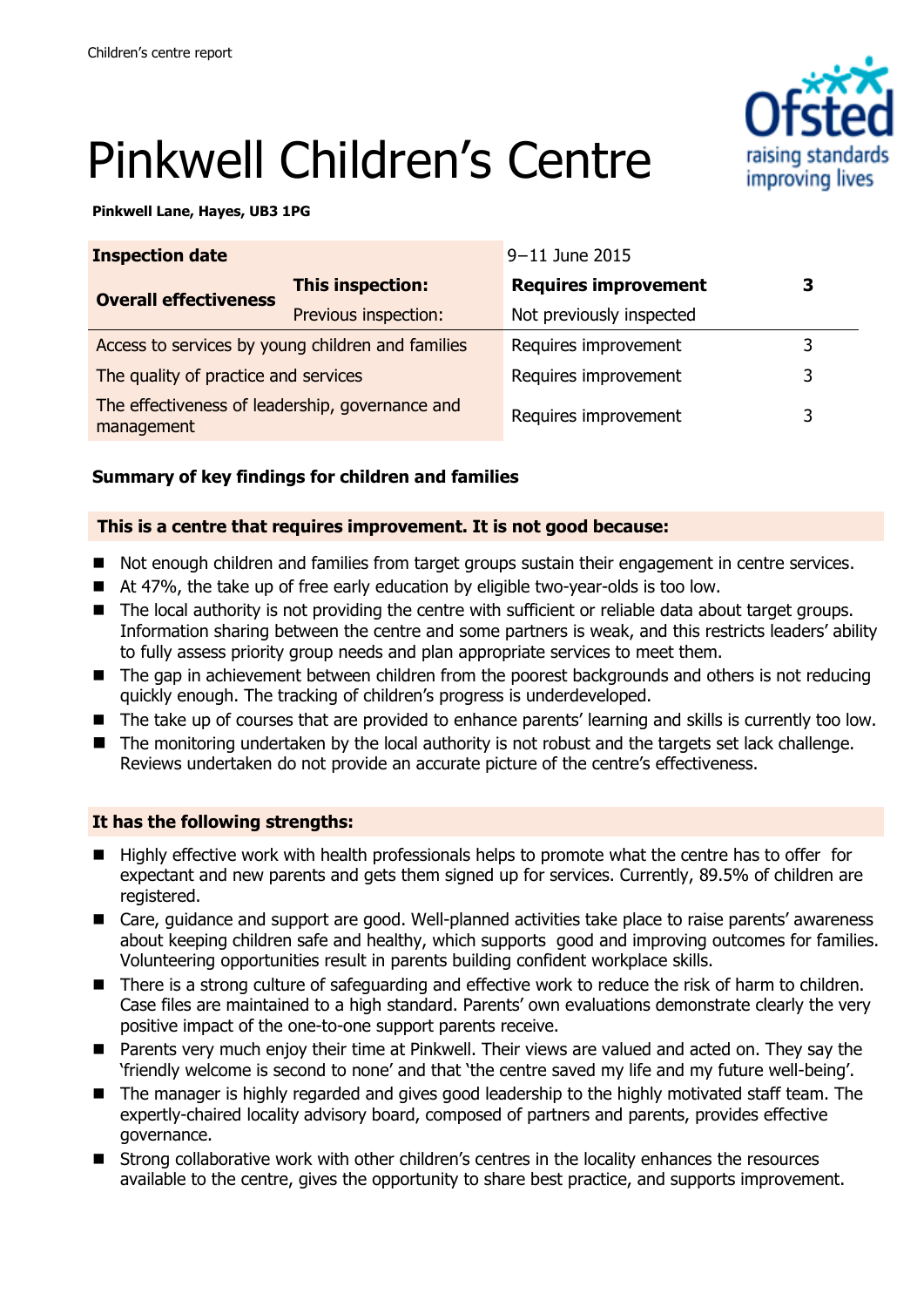#### **What does the centre need to do to improve further?**

- Increase the sustained contact of all target groups so that the large majority access appropriate services until their needs are met. Make sure that staff keep an accurate record of who attends services, to enable the timely follow up of those who have registered but not been seen for some time.
- Work with the local authority and partners to improve the quality and timeliness of data available to the centre to help define and assess the needs of target groups, such as lone parents. Ensure that information about children living in the area served by the centre and known to social care is shared regularly.
- Increase the take up of free early education by eligible two-year-olds, so that most if not all get off to the very best start. Look to providing appropriate services for more two-year-olds and aim to increase the engagement of those who have used the centre at some point but are not currently doing so.
- Sharpen the assessment and tracking of children's progress both during centre activities and over the longer term. Work more pro-actively with early years partners to close the gap in achievement and improve the outcomes for children from the poorest backgrounds. Find out how many children who access children's centre services achieve a good level of development when they are five.
- Build stronger links with Jobcentre Plus, colleges and training providers to extend the range of further learning and skills training for parents, particularly those from target groups. Increase parents' take up of opportunities to enhance their economic well-being.
- Sharpen the use of data so that staff and local authority officers can check and review levels of engagement by target groups. Ensure that this information is used to inform priorities for improvement so that realistic and challenging targets are set, which are reviewed regularly to drive a good pace of positive change.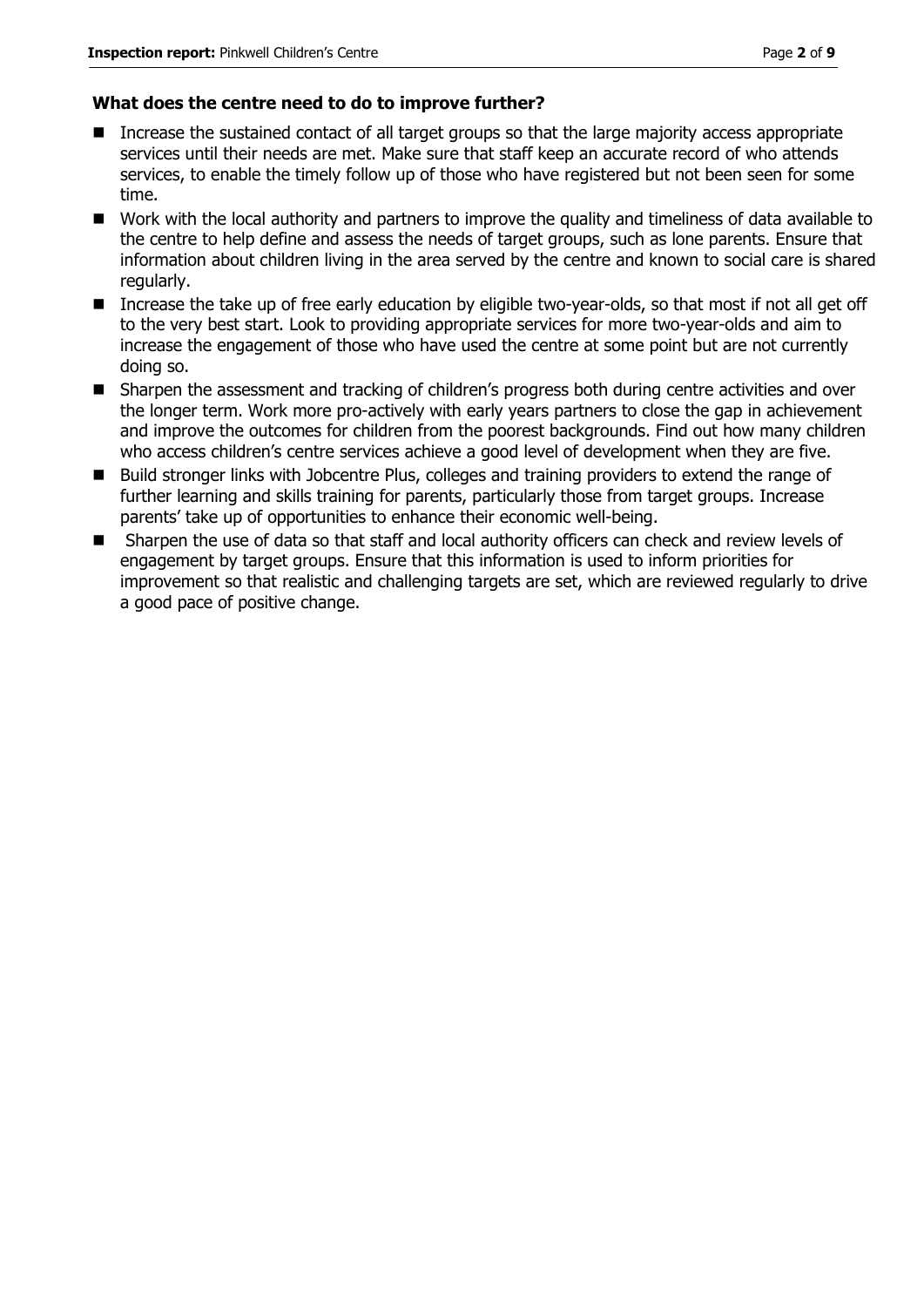#### **Information about this inspection**

The inspection of this children's centre was carried out under Part 3A of the Childcare Act 2006 as amended by the Apprenticeships, Skills, Children and Learning Act 2009. It took place at the same time as the inspection of Barra Hall Children's Centre, Yeading Children's Centre and Charville Children's Centre.

This inspection was carried out by three Additional Inspectors.

The inspectors held meetings with the children's centre manager, staff, the headteacher of Pinkwell Primary School, local authority officers, partners, volunteers, parents and members of the governing body and locality advisory board.

The inspectors visited a number of activities held in the centre including a parenting programme and linked crèche. Two activities were observed jointly with the centre manager, MEND and 'Inbetweenies'. The safeguarding policy, procedures and practice were examined in depth, and case files were sampled together with supervision records. Inspectors also looked at a wide range of other documentation.

Inspectors took into account parents' views as expressed directly to them during the inspection, as well as through their recorded evaluations about the centre's work.

The centre managers from all four children's centres attended all team meetings which were held jointly with lead and team inspectors.

#### **Inspection team**

| Christine Field, Lead Inspector | <b>Additional Inspector</b> |
|---------------------------------|-----------------------------|
| Libby Dickson                   | <b>Additional Inspector</b> |
| Graham Saltmarsh                | <b>Additional Inspector</b> |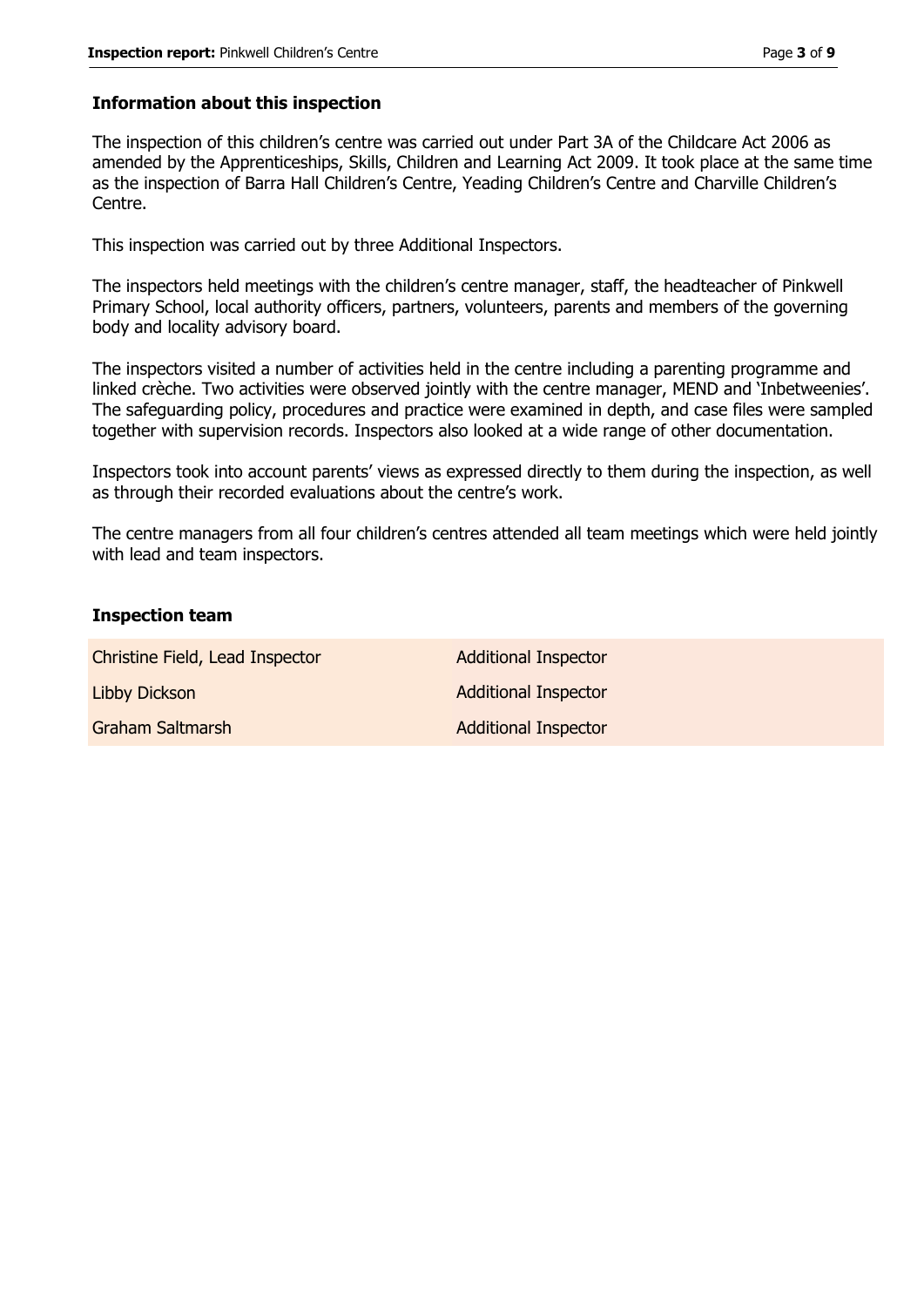#### **Full report**

#### **Information about the centre**

Pinkwell Children's Centre opened in 2011 as a stand-alone children's centre. It is currently one of eight children's centres that comprise the South-East Locality in the London Borough of Hillingdon. The eight children's centres collaborate to help deliver a range of services in order to meet local needs. Services provided by the centre and in partnership with other centres include activities to promote early learning, family support, child and family health, careers, adult learning and volunteering. Barra Hall Children's Centre, Yeading Children's Centre and Charville Children's Centre were inspected at the same time as Pinkwell. The other four children's centres in the group, Uxbridge College, Belmore, Nestle's Avenue and Macmillan, have all been inspected previously. Reports can be found at http://reports.ofsted.gov.uk.

Pinkwell is managed directly by the governing body of Pinkwell Primary School on behalf of the local authority. The centre's governance is supported by the locality advisory board which is shared by the other eight centres, and the parent forum; parents attend both the board and the forum.

There are 1,270 children under the age of five years living in the area served by the centre, which is located north of Heathrow Airport and has high levels of social and economic disadvantage. Over a third of children in the area are living in homes where no one is in paid work. Around two thirds of families are living on low incomes. Housing in the area is mainly privately rented, temporary or shared accommodation, and social housing. Some 40% of children are of Asian heritage, 30% are White British and the remainder are from many different minority ethnic groups. Children enter early education provision at levels well below those typical for their age.

Target groups identified by the centre are: two-year-old children eligible for free education; lone parents; and, families that are unemployed or on low incomes.

#### **Inspection judgements**

#### **Access to services by young children and families** Requires improvement

- Access to services requires improvement because not enough children and families from the centre's identified target groups use services regularly.
- All three- and four-year-olds living in the area served by the centre take up their free early education places. In contrast, only 47% of the eligible two-year-olds access their entitlement. The centre has registered a high number of two-year-olds, but only a minority uses its services regularly. The centre is aware that more work is required to explain why those registered are not in regular contact and to engage them in services that promote their learning and development.
- Information shows that only a third of workless families used the centre's services more than four times in the last year, and only one in 10 lone parents has ongoing contact. However, the data made available by the local authority about precise numbers and information to help assess the needs of these groups are unreliable. This impedes the pace of improvement.
- The centre is a busy and vibrant focal point for the community. The health visiting team and midwives operate daily from the centre, providing a wide range of prenatal and postnatal services for parents, including those expecting babies. They actively sign up families for centre-run services, such as Baby Massage, which helps to compensate for the absence of live birth data. The positive impact of this partnership is reflected in the good level of registration seen (89.5%).
- Families who receive one-to-one support because of their specific needs, including those known to children's social care, are well engaged. They speak highly of the good support provided by the family support worker, centre staff and partners, which helps to overcome the complex challenges they face. These challenges are typically associated with immigration, overcrowded housing, debt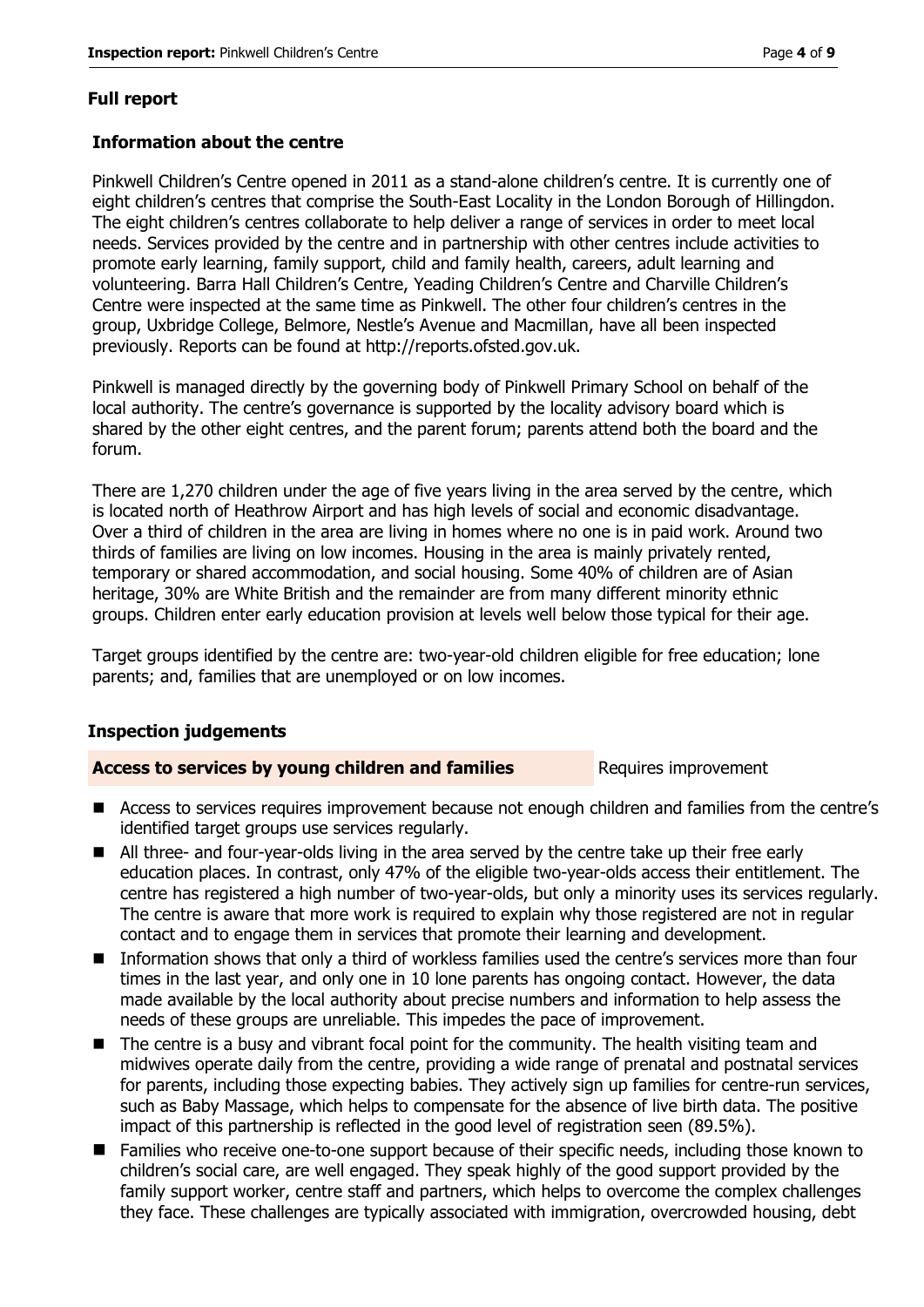and family breakdowns.

#### **The quality of practice and services** Requires improvement

- The centre has a packed programme of activities and balances them well with its services tailored to the specific needs of families who live in its diverse community. However, not enough children and families from target groups attend the centre's good quality services regularly, and this requires improvement.
- Profile data for 2014 show that, at 45%, the proportion of Reception-age children who achieved a good level of development was well below the level seen nationally. Only a third of children eligible for free school meals achieved this. The gap in achievement with others is not closing quickly enough. The centre rightly uses this profile data to help plan well-resourced activities, such as 'Inbetweenies' for toddlers, where there is a clear emphasis on the prime areas of learning, and particularly communication and language development.
- However, systems to track the progress that target children make are not fully in place. Staff are good role models and encourage children to build confidence to learn and play by themselves. However, their observations tend to focus on what a child is doing rather than what they are learning. Work is at a very early stage to develop learning journeys which raise parents' awareness about their children's age and stage of development.
- The Jigsaw project, developed across the locality, has met with significant success in helping some parents to improve their life chances by accessing courses that build confidence and skills. However, links with colleges, training providers and Jobcentre Plus are not well developed. This limits the opportunities for parents, particularly those who are unemployed or on low incomes, to further increase their skills and qualifications and move on to accredited courses to support their economic well-being.
- Volunteering is a positive feature of the centre's response to meeting parents' personal needs. Individuals from target groups are well supported and their work experience nurtured as part of a clear pathway towards paid employment. Parenting skills are also well addressed by specific programmes which focus on quality family time and positive management of children's behaviour. One parent told inspectors, 'I have brought harmony to our home since doing the Family Trust programme.'
- The care, guidance and support for families are good. The positive impact of family support work is well recorded. Case files are maintained to a high standard and show clearly the effective multiagency work that is taking place to support those most in need. Parents are enabled to write up 'case studies' and these demonstrate clearly that they feel empowered to take control of their situations because of the timely help they receive.
- The centre contributes well to improving health outcomes, as reflected in the well above average proportion (62%) of mothers who sustain breastfeeding their babies at six to eight weeks. Families can access free taster swimming sessions or take part in regular Zumba classes that support physical fitness.
- Activities, such as, 'Feed my Family' and MEND, involve parents in learning about healthy eating and dental hygiene. At the good quality session observed by inspectors, home safety packs providing useful guidance on how to ensure children's well-being were handed out.

#### **The effectiveness of leadership, governance and management**

Requires improvement

■ The highly regarded centre manager has used resources effectively to drive improvements in registrations and improve the quality of practice. However, the actions taken have not been as effective in securing sufficient engagement of priority groups, and this requires improvement. The staff team works well together and is very focused on doing its best for children and families. The lack of sharing reliable and timely data between the centre, the local authority and key partners,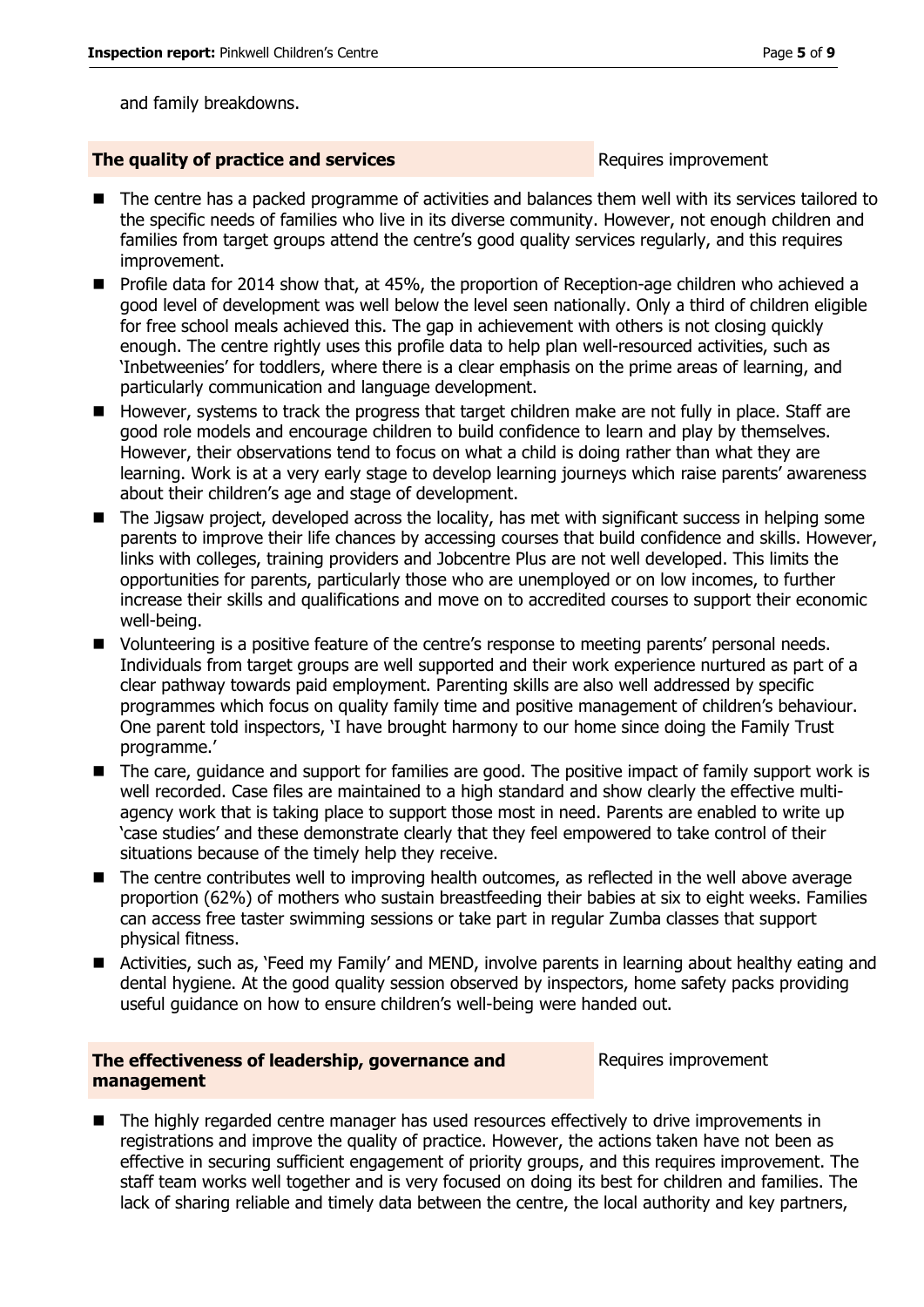impedes the centre's otherwise good capacity to target improvement quickly.

- The quarterly monitoring reviews carried out by the local authority do not have a strong enough focus on increasing the number of priority children and families who use the centre on a regular basis. The quality reviews undertaken, which are informed by an agreed framework, are very detailed. However, the grading system used is not consistent with the Ofsted criteria used in the centre's self-evaluation, and provides an overly optimistic view of its performance.
- The many targets set for all centres in the comprehensive locality plan, such as those relating to raising children's achievement, are not realistic, challenging or easy to measure. Additional information provided at the request of inspectors by the co-located school shows that the majority of children who access the children's centre services reach a good level of development. This type of information is not being routinely shared. Consequently, this is a missed opportunity to help the centre ensure best value in supporting those who most need early intervention and support.
- Governance is effective. Partners and parents regularly attend the locality advisory board set up to support and challenge the eight centres who work in partnership. It is chaired independently by a very well informed member of the community. Services are looked at critically to check whether they are making a difference, and visits are undertaken by board members to check on quality and to canvass parents' views. Minutes of meetings clearly record the frustrations caused by not having accurate data to inform decision making.
- Safeguarding is given high status in the staff's work with children and families. Policies and procedures meet current requirements. All staff are fully trained in child protection matters, including e-safety and female genital mutilation which is of concern to the community. The information shared with the centre by social care about children who are looked after, subject to a child protection plan or in need is incomplete. This inhibits the centre's otherwise strong practice in ensuring that children are effectively supported.
- The parents' forum is active and involved in the centre's work. There are plenty of ways for parents to have their say. For example, a consultation opportunity resulted in the 'parents' voice' changing the way the activities booking system operates. The results of surveys and centre user feedback and evaluations show that satisfaction levels are high.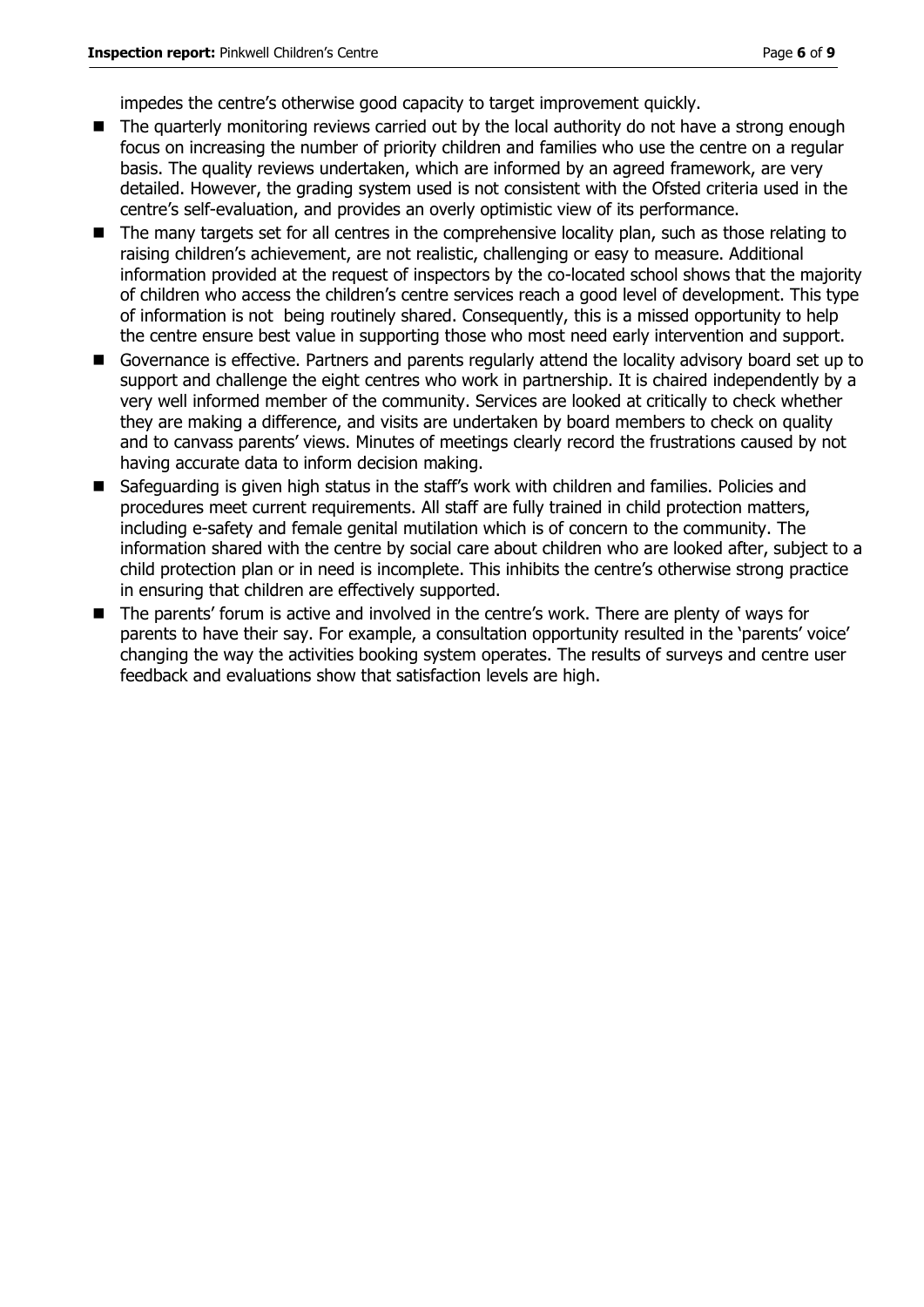### **What inspection judgements mean**

| Grade   | <b>Judgement</b>        | <b>Description</b>                                                                                                                                                                                   |
|---------|-------------------------|------------------------------------------------------------------------------------------------------------------------------------------------------------------------------------------------------|
| Grade 1 | Outstanding             | Practice consistently reflects the highest aspirations for children and<br>their families and as a result inequalities are reducing rapidly and gaps<br>are closing.                                 |
| Grade 2 | Good                    | Practice enables most children and their families to access good quality<br>services that improve children's wellbeing and achieve the stated<br>outcomes for families.                              |
| Grade 3 | Requires<br>improvement | Performance is not as good as it might reasonably be expected to be in<br>one or more key areas.                                                                                                     |
| Grade 4 | Inadequate              | The needs of children and families in its area are not being met and/or<br>the leaders and managers are not providing sufficient challenge to bring<br>about improvement to the quality of services. |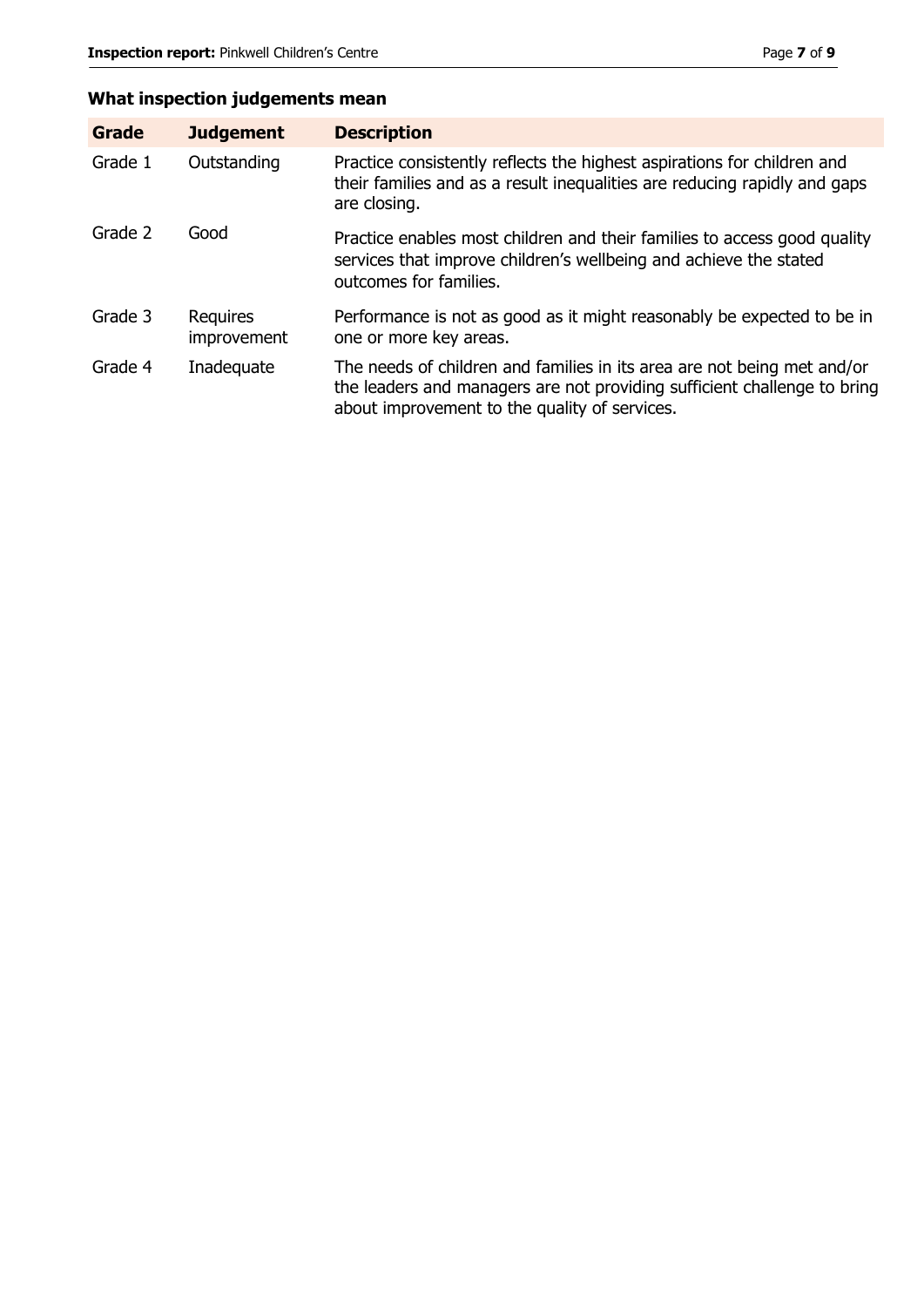#### **Children's centre details**

| Unique reference number  | 22382                                                    |
|--------------------------|----------------------------------------------------------|
| <b>Local authority</b>   | Hillingdon                                               |
| <b>Inspection number</b> | 463308                                                   |
| <b>Managed by</b>        | Pinkwell Primary School on behalf of the local authority |

| <b>Approximate number of children under 1,270</b><br>five in the reach area |                                |
|-----------------------------------------------------------------------------|--------------------------------|
| <b>Centre leader</b>                                                        | Alison Dunstone                |
| <b>Date of previous inspection</b>                                          | Not previously inspected       |
| <b>Telephone number</b>                                                     | 020 8573 0626                  |
| <b>Email address</b>                                                        | adunstone@pinkwellschool.co.uk |